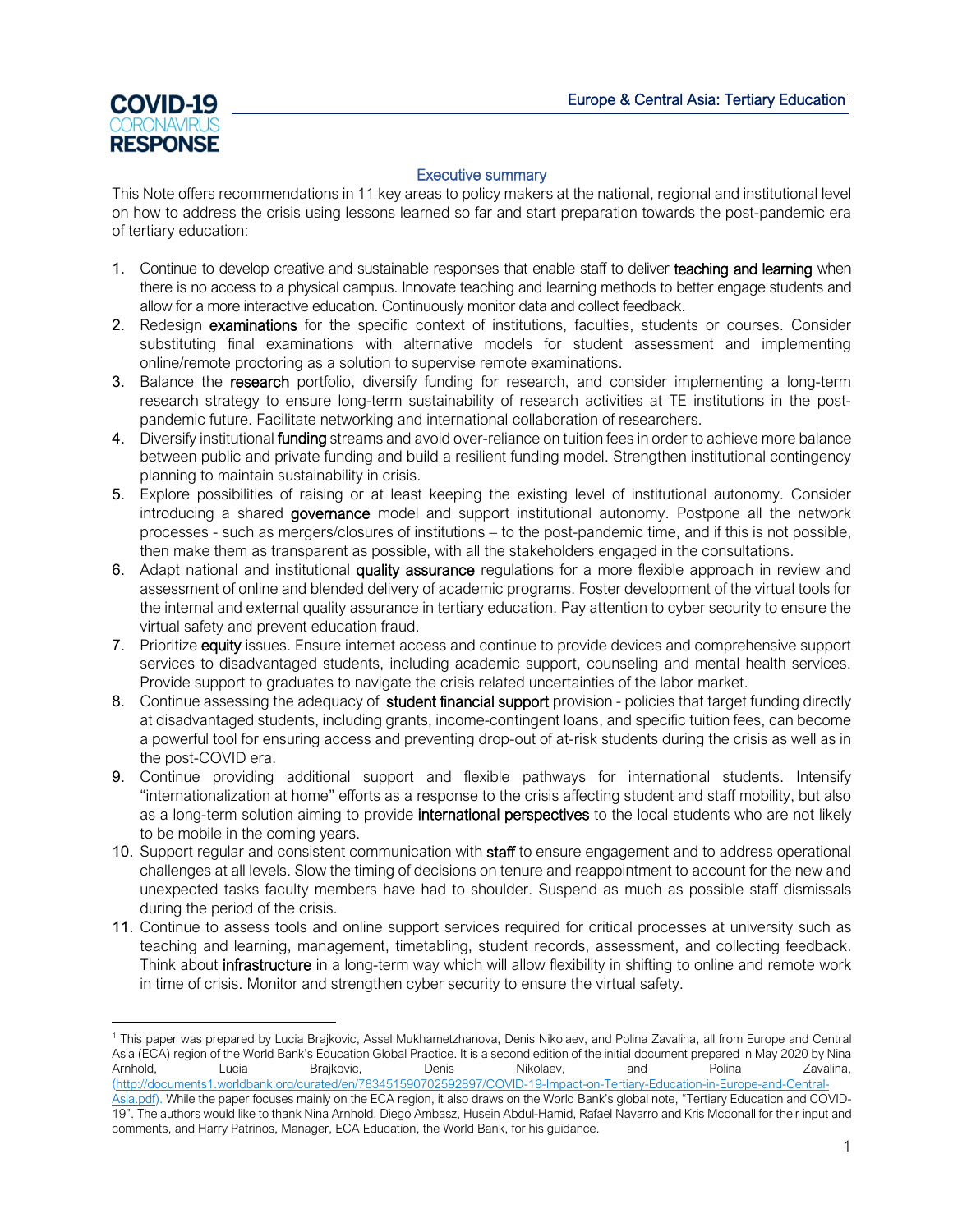## **Introduction**

The ongoing COVID-19 pandemic has had unprecedented effects on countries all over the world during the past year, and many tertiary education institutions had to quickly suspend campus-based operations. As the epidemiological situation has been constantly shifting, some countries have introduced gradual reopening of universities (Russia, Uzbekistan). Others continued closures and online delivery (Austria, Kyrgyz Republic), while some introduced hybrid models (Germany, France, Kazakhstan, Italy, Turkey). But even with a big effort and progress made in transition to distance teaching and learning, most institutions are still impacted by a learning crisis, caused by COVID-19 pandemic, which is affecting around 40 million students in  $ECA<sup>2</sup>$  $ECA<sup>2</sup>$  $ECA<sup>2</sup>$ .

Fundamental changes in teaching and learning modalities, delayed research activities, raised inequalities, adhoc exam procedures, disruptions in international mobility, additional unexpected financial and infrastructure needs, and the need for new models of quality assurance – all represent challenges that gained prominence during 2020 and will have to be further tackled in the coming months and years. Moreover, the crisis will have a significant impact on countries' competitiveness and their ability to foster advanced skills and regional development. With student and academic mobility being a key dimension of the Bologna Process (a pan-European higher education reform process), mobility restrictions particularly affected tertiary education in ECA. At the same time, universities emerged as key players in developing and implementing the response to the global health crisis by applying research and training of medical professionals.

## 1. Teaching and Learning

The COVID-19 outbreak has caused a huge impact on the tertiary education system. Even with the best efforts made during distance teaching and learning, majority of tertiary education institutions are still impacted by the COVID-19-related learning crisis.[3](#page-1-1) The sudden closure of campuses as a social distancing measure to prevent community transmission has shifted face-to-face classes to online learning systems.

Challenges are still evident as the quality of teaching and learning is deteriorating, many students are missing out on the practical components of their education, which may impact their future work prospects<sup>[4](#page-1-2)</sup>, many students are experiencing stress and psychological difficulties due to lack of face-to-face teaching.

- Build the capacity of university staff, faculty and students and learn new skills to strengthen the distance teaching and learning environment<sup>[5](#page-1-3)</sup>. Ensure that teachers have the pedagogical skills, necessary tools, platforms and guidelines to teach students at their level and implement the adapted curriculum in an online environment and students have online learning support to stay on top of their workload and to keep making progress in their learning<sup>[6](#page-1-4)</sup>. Going forward, support to teacher development is a key to ensure the continuity of the teaching and learning process.
- Continue to develop creative and sustainable responses that enable staff to deliver teaching and learning when there is no access to a physical campus. Enlarge training programs for the staff, incentivize the creativity, empathy and judgement of university teachers<sup>[7](#page-1-5)</sup>. Online teaching is a fundamentally different process than face-to-face teaching – it is not just doing the same work from a different place. In most countries staff had already experienced a lack of training on digital skills, digital pedagogy and IT tools before the crisis. This has made the shift to fully digital teaching and research so difficult<sup>[8](#page-1-6)</sup>. Innovate teaching and learning

<span id="page-1-0"></span><sup>&</sup>lt;sup>2</sup> [https://databank.worldbank.org/id/c755d342?Code=SE.TER.ENRL&report\\_name=EdStats\\_Indicators\\_Report&populartype=series#](https://databank.worldbank.org/id/c755d342?Code=SE.TER.ENRL&report_name=EdStats_Indicators_Report&populartype=series)

<span id="page-1-1"></span><sup>&</sup>lt;sup>3</sup> Salmi, J. (2020). Learning from the Past, Coping with the Present, Readying for the Future: Impact of COVID-19 on Higher Education from an Equity Perspective.

<span id="page-1-2"></span><sup>&</sup>lt;sup>4</sup> Salmi, J. (2020). Learning from the Past, Coping with the Present, Readying for the Future: Impact of COVID-19 on Higher Education from an Equity Perspective.

<span id="page-1-3"></span> $^5$  Marinoni, G., Land, H., Jensen, T. (2020). The Impact of COVID-19 on Higher Education around the World. IAU Global Survey Report.  $^6$  <https://www.sheffield.ac.uk/apse/digital/coronavirus/teachonlinestudents>

<span id="page-1-5"></span><span id="page-1-4"></span><sup>7</sup> Education During COVID-19 and Beyond: Commentary on the Secretary-General's Policy Brief[. https://www.un.org/en/un-](https://www.un.org/en/un-chronicle/education-during-covid-19-and-beyond-commentary-secretary-general%E2%80%99s-policy-brief)

[chronicle/education-during-covid-19-and-beyond-commentary-secretary-general%E2%80%99s-policy-brief](https://www.un.org/en/un-chronicle/education-during-covid-19-and-beyond-commentary-secretary-general%E2%80%99s-policy-brief)

<span id="page-1-6"></span> $8$  Trade unions are concerned about the impact of COVID-19 pandemic on higher education and research staff. [https://www.csee](https://www.csee-etuce.org/en/policy-issues/covid-19/3974-trade-unions-are-concerned-about-the-impact-of-covid-19-pandemic-on-higher-education-and-research-staff-3)[etuce.org/en/policy-issues/covid-19/3974-trade-unions-are-concerned-about-the-impact-of-covid-19-pandemic-on-higher-education-and](https://www.csee-etuce.org/en/policy-issues/covid-19/3974-trade-unions-are-concerned-about-the-impact-of-covid-19-pandemic-on-higher-education-and-research-staff-3)[research-staff-3](https://www.csee-etuce.org/en/policy-issues/covid-19/3974-trade-unions-are-concerned-about-the-impact-of-covid-19-pandemic-on-higher-education-and-research-staff-3)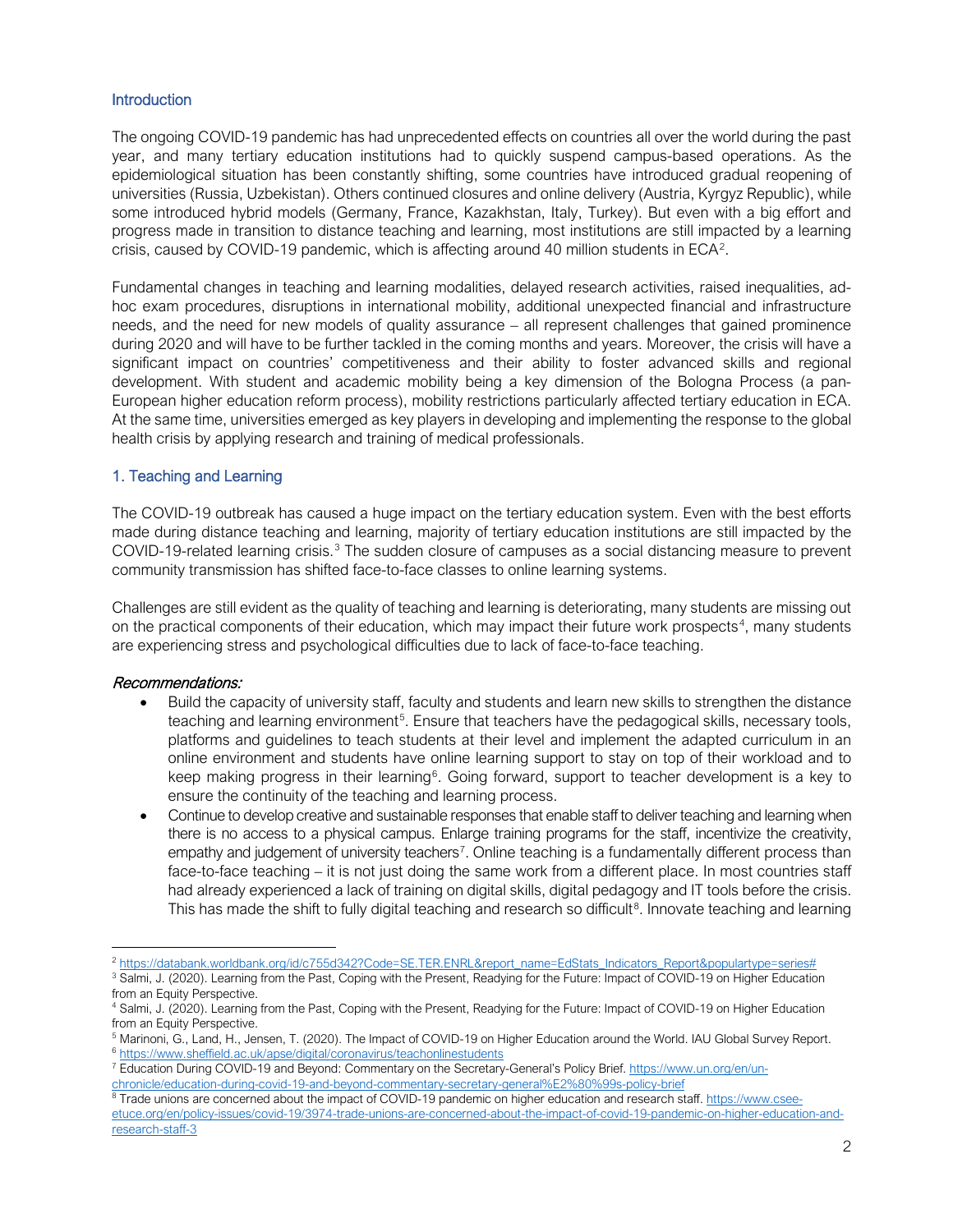methods and conduct student satisfaction surveys in order to be able to better engage students and allow for a more interactive and experiential education<sup>[9](#page-2-0)</sup>.

- Introduce new assessment instruments (such as oral examinations<sup>[10](#page-2-1)</sup>, flexible modes of examination, varying sets of exam questions, reduced time limits, open book written examinations, formative assessments<sup>11</sup>, remote online exams<sup>[12](#page-2-3)</sup>) to reflect changed curriculum and the difficult physical conditions faced by tertiary education institutions and students. Continuously monitor the data and collect feedback at the student, teacher, and university level to analyze the lessons learnt, tailor further interventions, and prepare for the post-pandemic recovery.
- Build / increase collaboration among universities in sharing good practices and experiences from better-equipped and prepared universities to their less-prepared peers in their region or country<sup>[13](#page-2-4)</sup>.

## 2. High-stakes Exams

As the world was tackling the school and university closures at the end of school year 2019-2020, many countries decided to cancel the school leaving examinations and calculate the students' performance based on the annual subject assessments (UK, France, Ireland, Italy, Norway, the Netherlands, Moldova, Tajikistan, Uzbekistan, Ukraine, and Kazakhstan). Many countries conducted university entrance exams as planned with health and safety measures in place (Germany, Belarus, Croatia<sup>[14](#page-2-5)</sup>, Kazakhstan, Uzbekistan<sup>[15](#page-2-6)</sup>, South Korea<sup>[16](#page-2-7)</sup>, Tajikistan), rescheduled or postponed (Austria, Bulgaria, Estonia, Spain, France, Belarus, Ukraine, Sweden<sup>17</sup>,Turkey), or were replaced with other options (Finland<sup>[18](#page-2-9)</sup>). Institutions faced several challenges associated with the shift of student examinations online including a possible increase in dishonest behaviors, difficulty in assessing practical knowledge and skills, a need to ensure a fair treatment of test takers and the risk of technical failure.<sup>[19](#page-2-10)</sup>

As the universities are approaching end of academic year 2020/2021, there is a need to prepare for upcoming examinations in advance.

- Consider redesigning examinations for a specific context of institutions, faculties, students or courses (oral examinations[20](#page-2-11), flexible modes of examination, varying sets of exam questions, reduced time limits, open book written examinations, formative assessments<sup>[21](#page-2-12)</sup>, remote online exams<sup>22</sup>).
- Consider substituting final examinations with alternative models for student assessment such as Google Forms, remote projects, remote testing<sup>23</sup>, Open Methods like open-book, open-net and take-home examinations<sup>24</sup>; Collaborative Methods like small group instruction diagnosis, cooperative experiences, peer-reviews, capstone tools and other online and offline-group simulations; Portfolios like online and offline portfolios, wiki-based approaches, bundling of short research projects and social media portfolios; and Writing-based methods like reflective student essays, articles, dissertations and multiple-choice question preparation).[25](#page-2-16)

<span id="page-2-1"></span><span id="page-2-0"></span>[https://forbes.kz/process/dast\\_li\\_koronavirus\\_impuls\\_razvitiyu\\_onlayn-obrazovaniya\\_v\\_kazahstane/](https://forbes.kz/process/dast_li_koronavirus_impuls_razvitiyu_onlayn-obrazovaniya_v_kazahstane/)

<sup>&</sup>lt;sup>10</sup> [https://www.sheffield.ac.uk/staff/elevate/alternative\\_assessment\\_cv19](https://www.sheffield.ac.uk/staff/elevate/alternative_assessment_cv19)

<span id="page-2-2"></span><sup>11</sup> <https://onlinelibrary.wiley.com/doi/epdf/10.1002/au.30219>

<span id="page-2-3"></span><sup>12</sup> [https://www.oecd-ilibrary.org/docserver/f53e2177-](https://www.oecd-ilibrary.org/docserver/f53e2177-en.pdf?expires=1607593723&id=id&accname=guest&checksum=64ADEE7BE4BB429F09B7F8629F2B1E7D)

[en.pdf?expires=1607593723&id=id&accname=guest&checksum=64ADEE7BE4BB429F09B7F8629F2B1E7D](https://www.oecd-ilibrary.org/docserver/f53e2177-en.pdf?expires=1607593723&id=id&accname=guest&checksum=64ADEE7BE4BB429F09B7F8629F2B1E7D)

<span id="page-2-4"></span><sup>13</sup> <https://www.vsnu.nl/files/documenten/Dutch%20universities%20in%20times%20of%20corona.pdf>

<span id="page-2-5"></span><sup>14</sup> [https://mzo.gov.hr/UserDocsImages/dokumenti/Vijesti/2020/27-5-2020/Drzavna\\_matura\\_upute\\_27\\_05.pdf](https://mzo.gov.hr/UserDocsImages/dokumenti/Vijesti/2020/27-5-2020/Drzavna_matura_upute_27_05.pdf)

<span id="page-2-6"></span><sup>15</sup> <https://ru.euronews.com/2020/09/04/uzbekistan-open-air-exams-nsn>

<span id="page-2-7"></span><sup>16</sup> <https://www.latimes.com/world-nation/story/2020-12-02/south-korea-all-important-college-exam-covid-19-cases-rise>

<span id="page-2-9"></span><span id="page-2-8"></span><sup>17</sup> <https://www.edexlive.com/news/2020/sep/02/covid-19-pandemic-sweden-cancels-2020-university-entrance-exams-14325.html> <sup>18</sup> [https://www.unifi.fi/uutiset/university-entrance-exams-to-be-replaced-by-alternative-admissions-procedures-this-spring/.](https://www.unifi.fi/uutiset/university-entrance-exams-to-be-replaced-by-alternative-admissions-procedures-this-spring/) 1[9](https://www.oecd-ilibrary.org/docserver/f53e2177-en.pdf?expires=1607087646&id=id&accname=guest&checksum=D9C6A13C5F1C8FFABDE7A3D018702C06) https://www.oecd-ilibrary.org/docserver/f53e2177-

<span id="page-2-10"></span>[en.pdf?expires=1607087646&id=id&accname=guest&checksum=D9C6A13C5F1C8FFABDE7A3D018702C06](https://www.oecd-ilibrary.org/docserver/f53e2177-en.pdf?expires=1607087646&id=id&accname=guest&checksum=D9C6A13C5F1C8FFABDE7A3D018702C06)

<sup>20</sup> [https://www.sheffield.ac.uk/staff/elevate/alternative\\_assessment\\_cv19](https://www.sheffield.ac.uk/staff/elevate/alternative_assessment_cv19)

<span id="page-2-12"></span><span id="page-2-11"></span><sup>21</sup> <https://onlinelibrary.wiley.com/doi/epdf/10.1002/au.30219>

<span id="page-2-13"></span><sup>22</sup> [https://www.oecd-ilibrary.org/docserver/f53e2177-](https://www.oecd-ilibrary.org/docserver/f53e2177-en.pdf?expires=1607593723&id=id&accname=guest&checksum=64ADEE7BE4BB429F09B7F8629F2B1E7D)

[en.pdf?expires=1607593723&id=id&accname=guest&checksum=64ADEE7BE4BB429F09B7F8629F2B1E7D](https://www.oecd-ilibrary.org/docserver/f53e2177-en.pdf?expires=1607593723&id=id&accname=guest&checksum=64ADEE7BE4BB429F09B7F8629F2B1E7D)

<span id="page-2-14"></span><sup>&</sup>lt;sup>23</sup> <https://community.pepperdine.edu/seaver/center-teaching-excellence/keep-on-teaching/online-tests.htm>

<sup>&</sup>lt;sup>24</sup> [Open-Book and Take-Home Exams | UNSW Current Students](https://student.unsw.edu.au/open-book-and-take-home-exams)

<span id="page-2-16"></span><span id="page-2-15"></span><sup>25</sup> <https://www.universityworldnews.com/post.php?story=20200925151506665>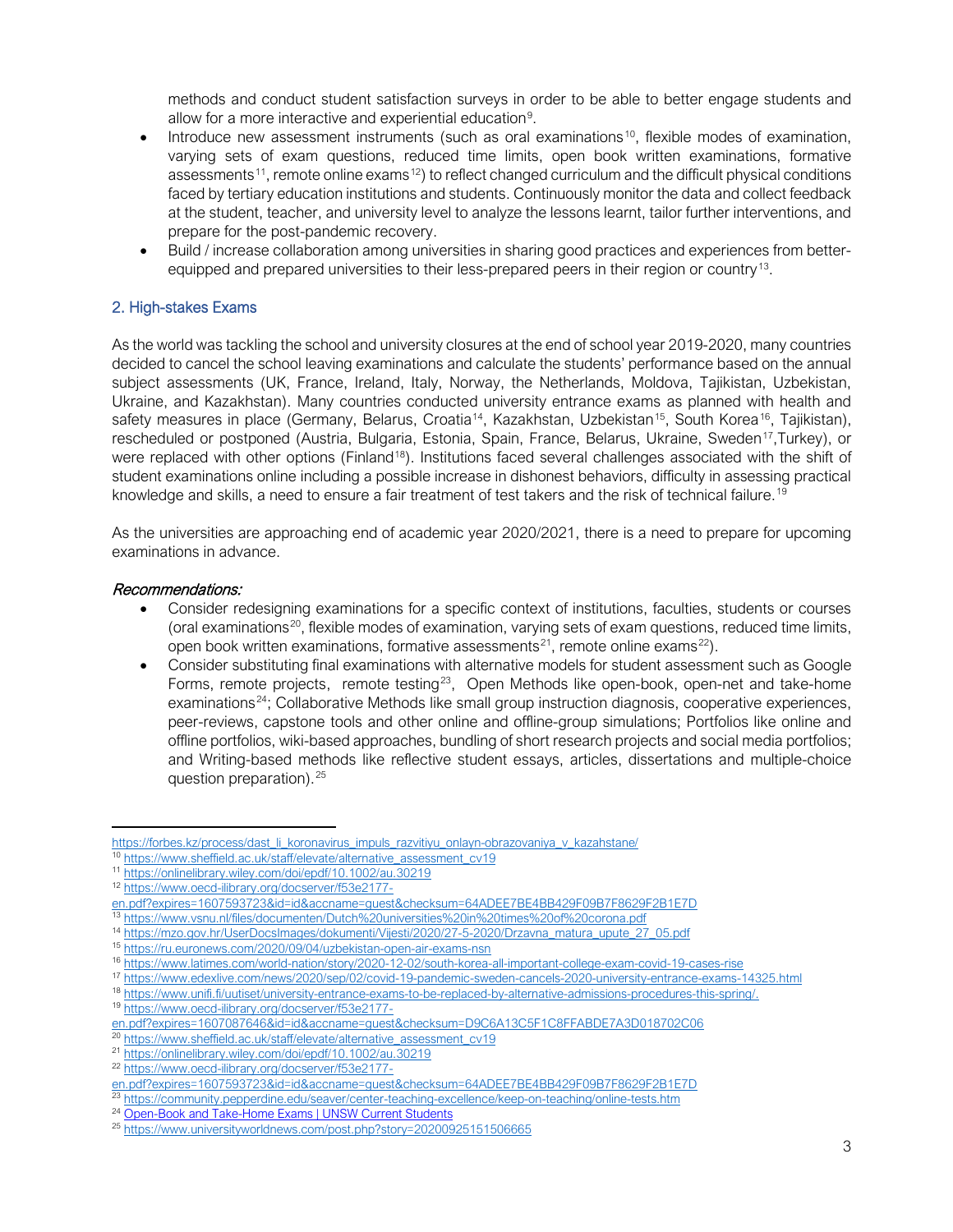• Consider implementing online/remote proctoring as a solution to supervise remote examinations in order to reduce a risk of student academic dishonesty.<sup>[26](#page-3-0)</sup> Some proctoring software allows to lock down students' browsers and record them during the examination to prevent them from relying on external help.

## 3. Research & Innovation

The first wave of COVID-19 pandemic has brought many challenges to research in tertiary education<sup>27</sup>. Even though only 9% of HEI's research activities have been stopped in Europe (compared to 43% in Africa and 31% in Asia & Pacific)<sup>28</sup>, some projects and clinical trials slowed down as universities closed the campuses, and the priority was given to work related to the coronavirus (i.e. UK<sup>29</sup>, Belgium<sup>[30](#page-3-4)</sup>, Switzerland<sup>[31](#page-3-5)</sup>). Research projects conducted with industrial partners and smaller start-ups suffered from reduced funding<sup>32</sup>. Another issue was a shift of priorities towards COVID-19 related research<sup>[33](#page-3-7)</sup>. More funding opportunities arose for scientific projects on coronavirus (i.e.  $EU^{34}$  $EU^{34}$  $EU^{34}$ ); however, some countries had to review the budgets due to extended expenses on fight with COVID-19 pandemic (i.e. Russia $^{35}$  $^{35}$  $^{35}$ ).

Despite various negative aspects of the crisis, the pandemic has pushed universities to reconsider their research role not only in the local community, but also in global dimension $36$ . The pandemic revealed a need for innovations in many areas $37$ , which is why universities should think how to better organize and raise their research capacities in order to better inform national policies and contribute to global knowledge.

- Balance the research portfolio, diversify funding for research, and consider implementing a long-term research strategy. Continuity of funding, multiple funding streams, and research support mechanisms are important elements for ensuring long-term sustainability of research activities at TE institutions in the post-pandemic future. Strategic approach is even more important if research funds decrease is expected.
- Ensure networking and facilitate international collaboration of researchers: (i) online events help sharing information and increase the capacities of institutions highlighting the advantages that society receives from research; (ii) online platforms (i.e. AUF platform $38$ ) promote exchanges and transfer of expertise between scholars, and may contain information and tools about remote research methods $39$ , advice on how to manage a research group online and communicate efficiently, how to restart a project after quarantine, blogs and best practices from coworkers<sup>40</sup>; (iii) Open Science practices<sup>[41](#page-3-15)</sup> could accelerate critical research at crisis times; (iv) establishing of consortia helps to engage partners who can contribute both technical expertise and financial support, which is especially needed during pandemic and in postpandemic future.

<span id="page-3-0"></span><sup>26</sup> <https://library.educause.edu/resources/2016/5/7-things-you-should-know-about-remote-proctoring>

<span id="page-3-1"></span><sup>27</sup> [https://www.iau-aiu.net/IMG/pdf/iau\\_covid19\\_and\\_he\\_survey\\_report\\_final\\_may\\_2020.pdf](https://www.iau-aiu.net/IMG/pdf/iau_covid19_and_he_survey_report_final_may_2020.pdf)

<span id="page-3-2"></span><sup>&</sup>lt;sup>28</sup> [https://www.iau-aiu.net/IMG/pdf/iau\\_covid19\\_and\\_he\\_survey\\_report\\_final\\_may\\_2020.pdf](https://www.iau-aiu.net/IMG/pdf/iau_covid19_and_he_survey_report_final_may_2020.pdf)

<span id="page-3-3"></span><sup>29</sup> <https://www.bioworld.com/articles/433882-biomedical-rd-takes-hit-as-university-labs-trials-shut-down-due-to-covid-19>

<span id="page-3-5"></span><span id="page-3-4"></span><sup>&</sup>lt;sup>30</sup> <https://www.ugent.be/en/news-events/ugent-corona-policy-stringent-measures.htm>

<sup>31</sup> [https://ethz.ch/content/dam/ethz/main/research/Allgemein/Corona/Weisung\\_Corona\\_Forschung\\_EN.pdf](https://ethz.ch/content/dam/ethz/main/research/Allgemein/Corona/Weisung_Corona_Forschung_EN.pdf)

<span id="page-3-6"></span><sup>32</sup> <https://voxeu.org/article/challenges-and-opportunities-start-ups-time-covid-19>

<span id="page-3-7"></span><sup>33</sup> <https://www.nature.com/articles/d41586-020-03388-w>

<span id="page-3-8"></span><sup>34</sup> [https://ec.europa.eu/info/sites/info/files/research\\_and\\_innovation/research\\_by\\_area/documents/ec\\_rtd\\_coronavirus-new-research](https://ec.europa.eu/info/sites/info/files/research_and_innovation/research_by_area/documents/ec_rtd_coronavirus-new-research-projects.pdf)[projects.pdf](https://ec.europa.eu/info/sites/info/files/research_and_innovation/research_by_area/documents/ec_rtd_coronavirus-new-research-projects.pdf)

<span id="page-3-9"></span><sup>35</sup> <https://www.rbc.ru/economics/06/10/2020/5f7b372b9a7947fe8e8d644f>

<span id="page-3-10"></span><sup>36</sup> <https://www.universityworldnews.com/post.php?story=20201128082044454>

<span id="page-3-11"></span><sup>37</sup> <https://blogs.worldbank.org/voices/innovation-and-sound-policies-are-critical-protect-people-during-crisis>

<span id="page-3-12"></span><sup>38</sup> <https://aneuf.auf.org/>

<sup>39</sup> <https://www.ugent.be/en/research/pandemic-research>

<span id="page-3-14"></span><span id="page-3-13"></span><sup>40</sup> <https://www.birmingham.ac.uk/university/colleges/mds/news/2020/04/home-working-blog.aspx>

<span id="page-3-15"></span><sup>&</sup>lt;sup>41</sup> Open Science is "a growing movement aimed at making the scientific process more transparent and inclusive by making scientific knowledge, methods, data and evidence freely available and accessible for everyone… Open Science facilitates scientific collaboration and the sharing of information for the benefit of science and society, creating more and better scientific knowledge, and spreading it to the wider population". (Source: https://news.un.org/en/story/2020/11/1077162)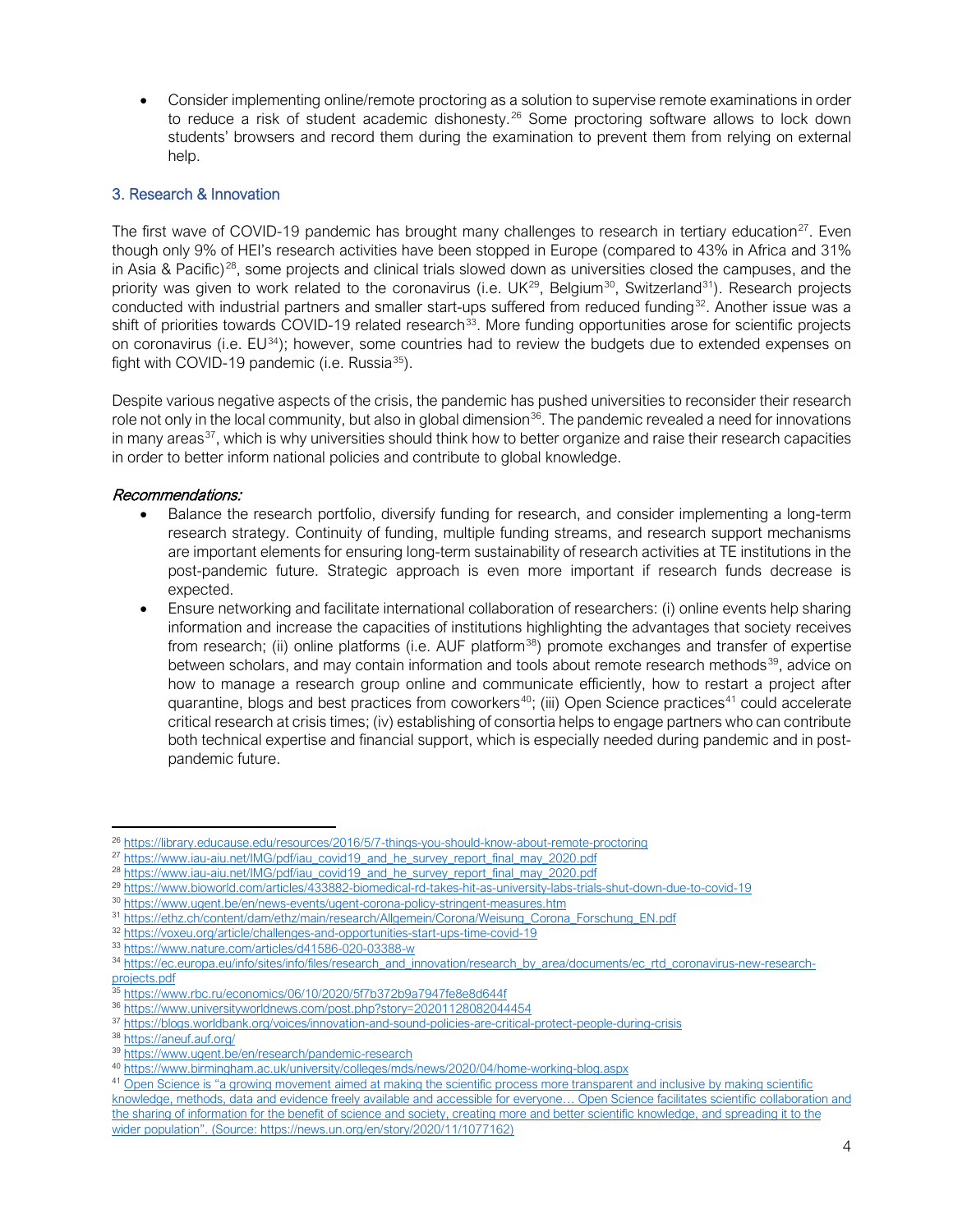- Prepare for a gradual reopening of labs and facilities in advance and provide clear guidelines at governmental (UK<sup>42</sup>) and institutional (i.e. ETH Zurich<sup>[43](#page-4-1)</sup>, The Norwegian University of Science and Technology[44\)](#page-4-2) levels. Such instructions should be regularly updated and should contain explicit information related to safety at workplace and research<sup>45</sup>.
- Prepare future field visits in advance by using streaming and online collaboration tools in the initial phase, in order to make later physical exchanges more effective once they happen. When giving access to facilities, prioritize the most critical research projects and vulnerable groups of staff and students (Denmark[46\)](#page-4-4) and use online system for booking time slots at the labs to maintain social distancing (i.e. The University of York<sup>47</sup>).

## 4. Financing and Governance

The two areas that require significant rethinking during and post COVID-19 pandemic in order to ensure recovery and boost resilience of HEIs are institutional financing and governance. Institutional expenses related to overcoming challenges of the pandemic have been significant so far and continue to rise. Issues include staff layoffs, uncertain future of education abroad programs, fundamental changes in teaching and learning techniques, research funding, funding for partnership and community engagement, and enrollment management strategies<sup>[48](#page-4-6)</sup>.

In order to reach short-term solutions and respond to immediate challenges through local or national economic relief programs, many countries (i.e. Denmark, France, Finland, Germany, Singapore, Taiwan, the UK, and the US) have adopted economic rescue packages that include support for HEIs<sup>[49](#page-4-7)</sup>. Such support could, in turn, allow institutional leadership to focus on developing mid- and long-term strategies for their institutions, while also tackling some underlying structural issues - such as over-dependence on tuition fees, lack of funding diversification, lack of institutional endowment<sup>50</sup>, and lack of contingency planning. The silver lining of the pandemic for the TE sectors across ECA countries may lie in the opportunity to finally focus on building more balanced, resilient and sustainable institutional financing models, as well as innovative approaches to governing and managing TE institutions.

- Consider diversifying institutional funding streams and avoid over-reliance on tuition fees in order to achieve more balance between public and private funding and build a resilient institutional funding model in the post-pandemic era. The number of tuition-paying students (especially international) is likely to decrease in the coming year, and possible cuts in public investment for TE will have a detrimental effect on the sector. For example, ministries of education in EU countries should take advantage of the COVID-19 relief packages and funding opportunities provided by the EU, such as the new Recovery and Resilience Facility (RRF)<sup>[51](#page-4-9)</sup>. TE institutions should become proactive on local and international students' market, but also use national programs of support during COVID pandemic that were launched almost in all countries of the ECA region.
- Explore possibilities of raising or at least keeping the existing level of institutional autonomy. Several challenges in this area have already gained prominence: i) greater public control over student numbers (Ireland, Sweden) in view of unemployment predictions, ii) staffing autonomy in terms of possible staff recruitment restrictions, iii) autonomy in teaching and learning while governments push for sole online

<span id="page-4-0"></span><sup>42</sup> <https://www.gov.uk/guidance/working-safely-during-coronavirus-covid-19/labs-and-research-facilities>

<span id="page-4-1"></span><sup>43</sup> <https://ethz.ch/services/en/news-and-events/coronavirus/researchers.html>

<span id="page-4-2"></span><sup>44</sup> [https://innsida.ntnu.no/wiki/-/wiki/English/Temporary+guidelines+for+necessary+work+in+laboratories+due+to+corona#section-](https://innsida.ntnu.no/wiki/-/wiki/English/Temporary+guidelines+for+necessary+work+in+laboratories+due+to+corona#section-Temporary+guidelines+for+necessary+work+in+laboratories+due+to+corona-Guidelines+for+necessary+work+in+laboratories+and+workshops)

[Temporary+guidelines+for+necessary+work+in+laboratories+due+to+corona-](https://innsida.ntnu.no/wiki/-/wiki/English/Temporary+guidelines+for+necessary+work+in+laboratories+due+to+corona#section-Temporary+guidelines+for+necessary+work+in+laboratories+due+to+corona-Guidelines+for+necessary+work+in+laboratories+and+workshops)

<span id="page-4-3"></span>[Guidelines+for+necessary+work+in+laboratories+and+workshops](https://innsida.ntnu.no/wiki/-/wiki/English/Temporary+guidelines+for+necessary+work+in+laboratories+due+to+corona#section-Temporary+guidelines+for+necessary+work+in+laboratories+due+to+corona-Guidelines+for+necessary+work+in+laboratories+and+workshops)

<sup>45</sup> <https://ethz.ch/services/en/news-and-events/coronavirus/researchers.html>

<span id="page-4-4"></span><sup>46</sup> <https://mitsdu.dk/en/service/coronavirus/coronavirus-update/coronavirus-update-210420>

<span id="page-4-5"></span><sup>47</sup> <https://www.nature.com/articles/d41586-020-02815-2>

<span id="page-4-6"></span><sup>48</sup> [https://www.iau-aiu.net/IMG/pdf/iau\\_covid-19\\_regional\\_perspectives\\_on\\_the\\_impact\\_of\\_covid-19\\_on\\_he\\_july\\_2020\\_.pdf](https://www.iau-aiu.net/IMG/pdf/iau_covid-19_regional_perspectives_on_the_impact_of_covid-19_on_he_july_2020_.pdf)

<sup>49</sup> <https://www.luminafoundation.org/wp-content/uploads/2020/11/covids-lessons-for-global-higher-education.pdf>

<span id="page-4-9"></span><span id="page-4-8"></span><span id="page-4-7"></span><sup>50</sup> <https://www.luminafoundation.org/wp-content/uploads/2020/11/covids-lessons-for-global-higher-education.pdf>

<sup>51</sup> [https://ec.europa.eu/info/business-economy-euro/recovery-coronavirus/recovery-and-resilience-facility\\_en](https://ec.europa.eu/info/business-economy-euro/recovery-coronavirus/recovery-and-resilience-facility_en)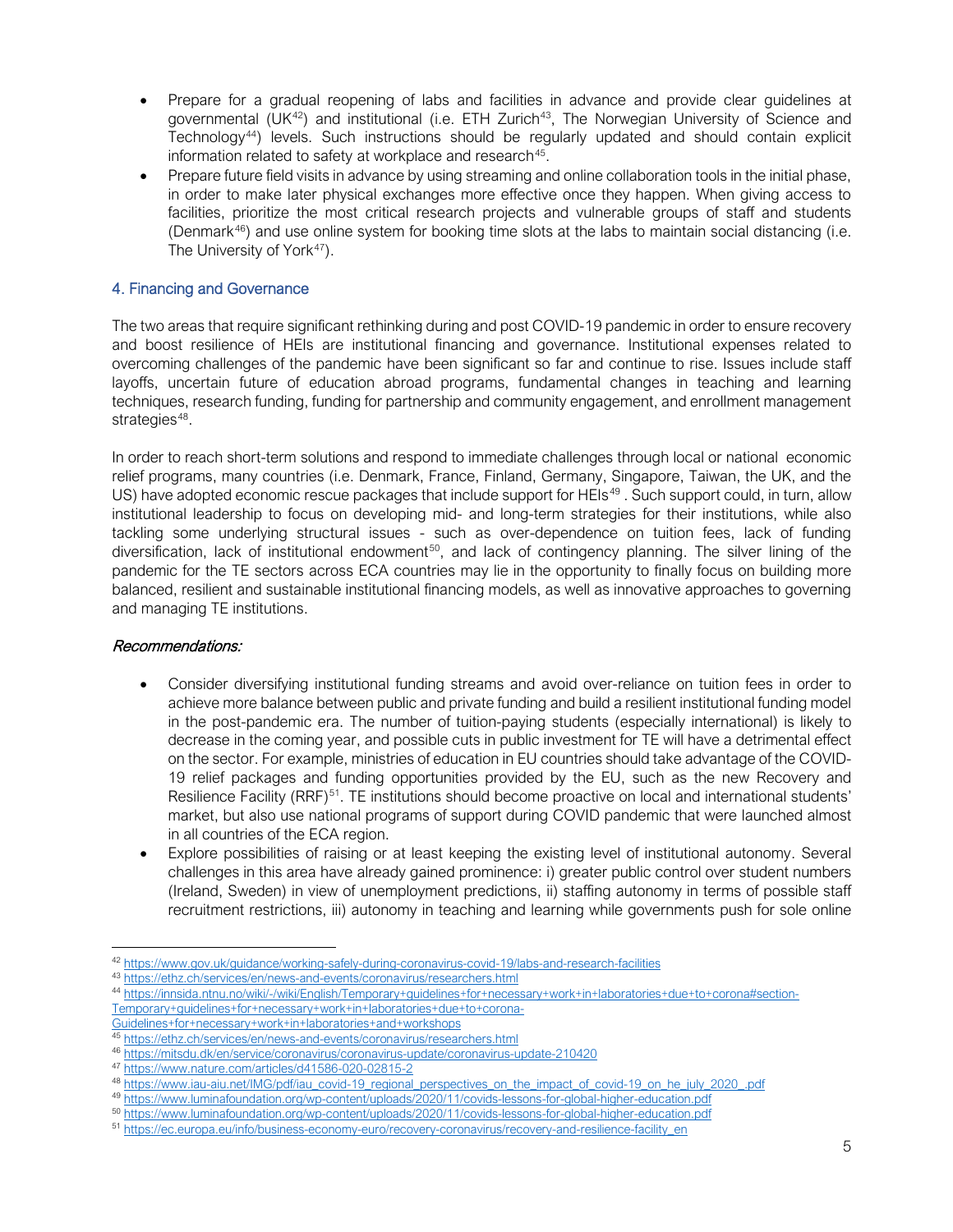teaching<sup>[52](#page-5-0)</sup>, and iv) increase in centralized prescription of action (England)<sup>[53](#page-5-1)</sup>. But academic freedom is "an indispensable aspect of quality learning, teaching and research in higher education as well as of democracy" [54](#page-5-2) as it is stated in Roma Communique of EHEA countries Ministers.

- Postpone all the network processes such as mergers/closures of institutions to the post-pandemic time, and if this is not possible, then make them as transparent as possible, with all the stakeholders engaged in the consultations. Pay attention to the possible rise of differentiation between various types of institutions as a result of these mergers and the overall pandemic crisis. Private institutions that are usually most vulnerable in such situations may need potential government support during and after pandemic.
- Consider introducing/strengthening institutional contingency planning. This process should involve performing thorough risk assessments followed by incorporating mitigation measures designed to respond to the medium- and long-term consequences of the crisis (e.g. the expected upcoming economic recession) as well as incorporating lessons from the ongoing pandemic<sup>[55](#page-5-3)</sup>. Improved Higher Education Management Systems (HEMIS) could help a lot in these processes, especially in situation of campus lockdowns. In order to achieve this the TE sector could explore the expertise and experience of the private/business sector on how to maintain sustainability in crisis and emergency situations.

## 5. Quality Assurance

This year has been exceptional due to the global Covid-19 pandemic. It forced tertiary education institutions to move online on very short notice not only teaching, learning and research but also internal quality assurance procedures. In this new reality quality assurance agencies had to adapt their procedures accordingly, while being responsive and supportive to the needs of the sector. The pandemic has also given more urgency to the discussions on the future of quality assurance in Europe.

- Foster development of the virtual tools for the internal and external quality assurance in tertiary education - these tools will be useful in post-pandemic era as well. The existing European experience revealed that virtual mode did not negatively impact the efficacy of the review process $56$ . Both ENQA and EQAR declared that transfer to online processes in the situation of pandemic is fully permissible under the ESG, and both organizations encourage their members to offer flexibility to tertiary education institutions in this regard $57$ .
- Adapt national and institutional quality assurance regulations for a more flexible and less formalized approach in review and assessment of online and blended delivery of academic programs, considering specific national and institutional contexts. All parties involved in the process, including national authorities, agencies and institutions, should maintain a dialogue to address any issues that may hinder this flexibility.
- Work on mechanisms for detecting education fraud in work submitted online. Until now such tools have rarely been tested in an examination environment. Employers, professional bodies and other stakeholders in tertiary education are highly concerned that the value of qualifications awarded under emergency conditions may be questionable<sup>58</sup>. Encourage tertiary education institutions and quality assurance agencies to develop and implement fit-for-purpose approaches to quality assurance of digital

<span id="page-5-0"></span><sup>52</sup> Trade unions are concerned about the impact of COVID-19 pandemic on higher education and research staff. [https://www.csee](https://www.csee-etuce.org/en/policy-issues/covid-19/3974-trade-unions-are-concerned-about-the-impact-of-covid-19-pandemic-on-higher-education-and-research-staff-3)[etuce.org/en/policy-issues/covid-19/3974-trade-unions-are-concerned-about-the-impact-of-covid-19-pandemic-on-higher-education-and](https://www.csee-etuce.org/en/policy-issues/covid-19/3974-trade-unions-are-concerned-about-the-impact-of-covid-19-pandemic-on-higher-education-and-research-staff-3)[research-staff-3](https://www.csee-etuce.org/en/policy-issues/covid-19/3974-trade-unions-are-concerned-about-the-impact-of-covid-19-pandemic-on-higher-education-and-research-staff-3)

<span id="page-5-1"></span><sup>53</sup> Enora Bennetot Pruvot, Thomas Estermann, Veronika Kupriyanova, Hristiyana Stoyanova. EUA, Public Funding Observatory. Financial and economic impact of the Covid-19 crisis on universities in Europe[. https://eua.eu/downloads/publications/pfo%20part%201\\_ppt%20-](https://eua.eu/downloads/publications/pfo%20part%201_ppt%20-%20im.pdf) [%20im.pdf](https://eua.eu/downloads/publications/pfo%20part%201_ppt%20-%20im.pdf)

<span id="page-5-2"></span><sup>54</sup> Rome EHEA Ministerial Communique. [https://ehea2020rome.it/storage/uploads/5d29d1cd-4616-4dfe-a2af-](https://ehea2020rome.it/storage/uploads/5d29d1cd-4616-4dfe-a2af-29140a02ec09/BFUG_Annex-I-Communique_Statement_Academic_freedom.pdf)[29140a02ec09/BFUG\\_Annex-I-Communique\\_Statement\\_Academic\\_freedom.pdf](https://ehea2020rome.it/storage/uploads/5d29d1cd-4616-4dfe-a2af-29140a02ec09/BFUG_Annex-I-Communique_Statement_Academic_freedom.pdf)

<sup>55</sup> <https://www.luminafoundation.org/wp-content/uploads/2020/11/covids-lessons-for-global-higher-education.pdf>

<span id="page-5-4"></span><span id="page-5-3"></span><sup>56</sup> 2020 European Quality Assurance Forum.<https://www.eua.eu/events/72-2020-european-quality-assurance-forum.html#tab2>

<span id="page-5-5"></span><sup>57</sup> EQAR COVID-19 consequences[. https://www.eqar.eu/covid-19/#how-should-we-handle-the-esg-requirement-to-have-site-visits](https://www.eqar.eu/covid-19/#how-should-we-handle-the-esg-requirement-to-have-site-visits) ENQA statement on COVID-19 pandemic.<https://enqa.eu/index.php/home/enqa-statement-on-covid-19-pandemic/>

<sup>58</sup> Dennis Farrington. The consequences of COVID-19 on the education system: the legal perspective.

<span id="page-5-6"></span><https://www.coe.int/en/web/education/article-the-consequences-of-covid-19-on-the-education-system-the-legal-perspective>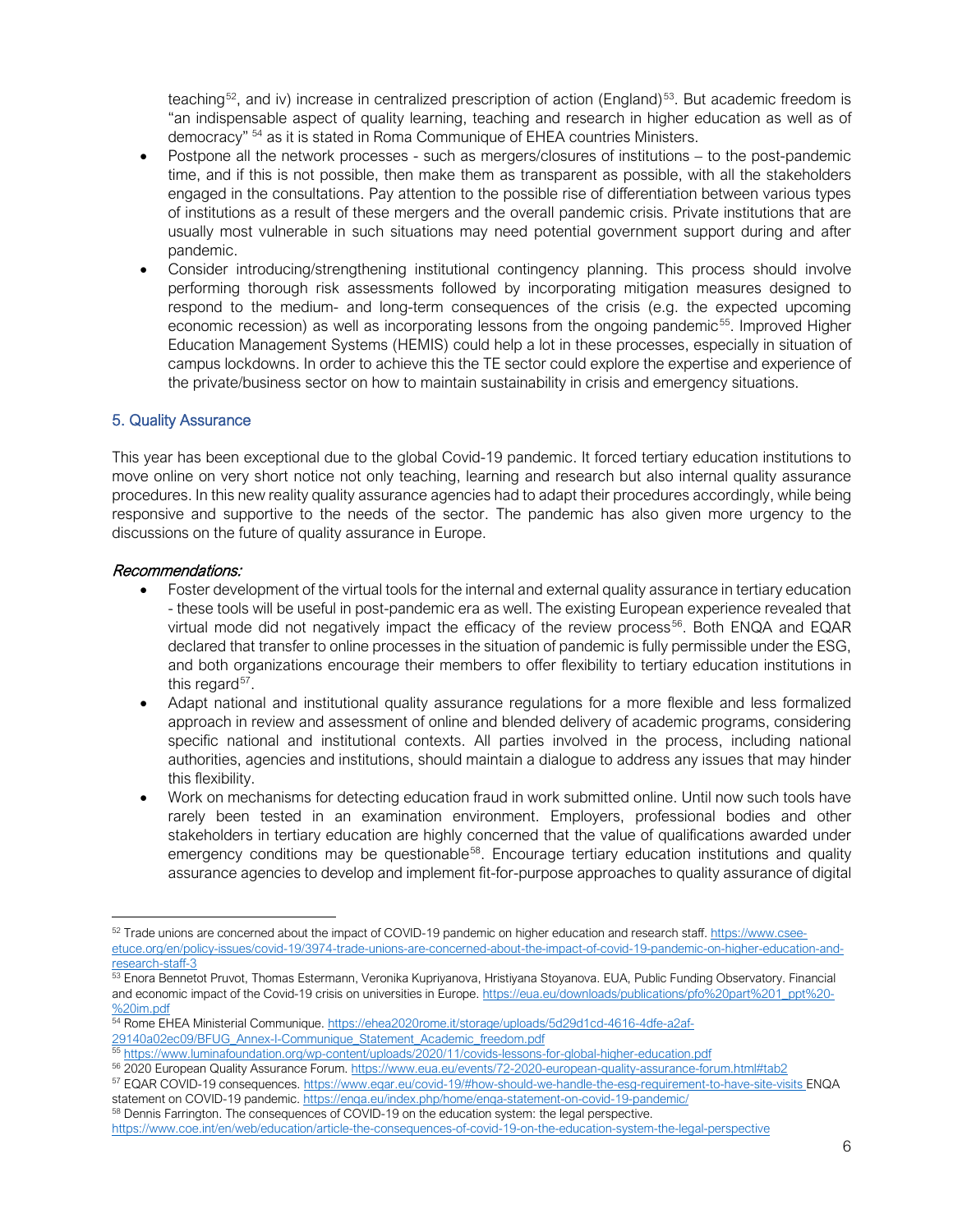education, micro-credentials and other non-traditional forms of tertiary education, using the flexibility of the ESG and exploring the room for innovation $59$ .

Start preparation of the future post-pandemic QA evaluation and reflection if sustained changes to external quality assurance arrangements are appropriate and fit-for-purpose<sup>[60](#page-6-1)</sup>. While exceptional measures are needed in a time of crisis, as the situation progresses there will be a certain need in evidence-based policymaking related to adoption of the new virtual QA policies or return to the prepandemic ones.

# 6. Equity

The experience of institutional closures due to the pandemic and transition to online learning disproportionally affected disadvantaged students<sup>[61](#page-6-2)</sup>. These student populations - including students of lower socioeconomic status, minorities, refugees, and students with learning disabilities - were often faced with a lack of access to the technology necessary for participation in online learning, as well as with limited or no access to campus services. For many at-risk students, dormitories constitute their primary residence and campus facilities secure their meals, health care and support services, including academic and mental health counselling. Generally, life on campus provides these students with the necessary preconditions to focus on their academic commitments<sup>62</sup>. Without consistent access to technology, coordinated institutional guidance, counseling, and support, the most vulnerable students are likely to fall out of tertiary education.

Disparities in access and retention are also likely to increase even further during pandemic and in post-COVID era as students of lower socioeconomic status and their families become severely constrained by their financial situation amidst the global economic downturn. Specific targeted national and institutional funding policies can become crucial levers for increasing enrollment and attainment among low-income and underrepresented student populations in the coming years $63$ .

#### Recommendations:

- Continue with consistent provision of devices and internet access<sup>[64](#page-6-5)</sup> to students in need. Many at-risk students have only sporadic access to technology necessary to adequately participate in online learning, and a large proportion of them share devices with multiple family members. Reach out to these students and ensure they receive adequate technological support.
- Continue providing comprehensive support services to disadvantaged students, including academic support, counseling and mental health services. Additionally, secure accommodation and food service provision for at-risk students, if possible<sup>[65](#page-6-6)</sup>. The accessibility of essential services during the pandemic can significantly lower potential risk of drop-out for disadvantaged student populations.
- Consider coordinated measures and partnerships between the tertiary and secondary education sectors and support with university entrance exams<sup>[66](#page-6-7)</sup>, which will be very important in mitigating the potentially dire consequences of the pandemic on the educational outcomes of at-risk students. The pandemic will have an adverse effect on the pipeline of students into tertiary education,  $67$  as many of at-risk students have already dropped out in their final year of secondary education due to the strain of the crisis.
- Continue assessing the adequacy of financial support provision for needy students. Several countries introduced specific measures aimed at low-income students during the pandemic (Canada, US, Netherlands, Germany, Ireland)<sup>68</sup>. Policies that target funding directly at disadvantaged students<sup>[69](#page-6-10)</sup>,

<span id="page-6-4"></span>63 <https://www.iesalc.unesco.org/en/2020/04/14/global-student-financing-policies-funds-for-the-achievement-of-equity/> 64 [https://www.un.org/development/desa/dspd/wp-content/uploads/sites/22/2020/08/sg\\_policy\\_brief\\_covid-](https://www.un.org/development/desa/dspd/wp-content/uploads/sites/22/2020/08/sg_policy_brief_covid-19_and_education_august_2020.pdf)

<span id="page-6-5"></span>[19\\_and\\_education\\_august\\_2020.pdf](https://www.un.org/development/desa/dspd/wp-content/uploads/sites/22/2020/08/sg_policy_brief_covid-19_and_education_august_2020.pdf)

[19\\_and\\_education\\_august\\_2020.pdf](https://www.un.org/development/desa/dspd/wp-content/uploads/sites/22/2020/08/sg_policy_brief_covid-19_and_education_august_2020.pdf)

<span id="page-6-0"></span><sup>59</sup> [https://ehea2020rome.it/storage/uploads/74793530-dc2d-47ea-90d6-](https://ehea2020rome.it/storage/uploads/74793530-dc2d-47ea-90d6-c05ced30e5ea/EQAR_Statement_EHEA_Ministerial_Conference_Rome2020.pdf)

[c05ced30e5ea/EQAR\\_Statement\\_EHEA\\_Ministerial\\_Conference\\_Rome2020.pdf](https://ehea2020rome.it/storage/uploads/74793530-dc2d-47ea-90d6-c05ced30e5ea/EQAR_Statement_EHEA_Ministerial_Conference_Rome2020.pdf)

<sup>&</sup>lt;sup>60</sup> ENQA statement on COVID-19 pandemic[. https://enqa.eu/index.php/home/enqa-statement-on-covid-19-pandemic/](https://enqa.eu/index.php/home/enqa-statement-on-covid-19-pandemic/)

<span id="page-6-2"></span><span id="page-6-1"></span><sup>61</sup> <https://www.luminafoundation.org/resource/covids-lessons-for-global-higher-education/>

<span id="page-6-3"></span><sup>62</sup> [https://www.up.ac.za/media/shared/1/2020/September%202020/uncertain-times-paper\\_final\\_08092020-1.zp194357.pdf](https://www.up.ac.za/media/shared/1/2020/September%202020/uncertain-times-paper_final_08092020-1.zp194357.pdf)

<sup>65</sup> <https://studentski.hr/studenti/vijesti/studentski-zbor-otkrio-hoce-li-menze-raditi-ako-dode-do-zatvaranja-restorana>

<span id="page-6-7"></span><span id="page-6-6"></span><sup>66</sup> <https://www.universityworldnews.com/post.php?story=20201113085637660>

<span id="page-6-8"></span><sup>67</sup> [https://www.un.org/development/desa/dspd/wp-content/uploads/sites/22/2020/08/sg\\_policy\\_brief\\_covid-](https://www.un.org/development/desa/dspd/wp-content/uploads/sites/22/2020/08/sg_policy_brief_covid-19_and_education_august_2020.pdf)

<span id="page-6-9"></span><sup>68</sup> <https://www.universityworldnews.com/post.php?story=20201113085637660>

<span id="page-6-10"></span><sup>69</sup> <https://www.iesalc.unesco.org/en/2020/04/14/global-student-financing-policies-funds-for-the-achievement-of-equity/>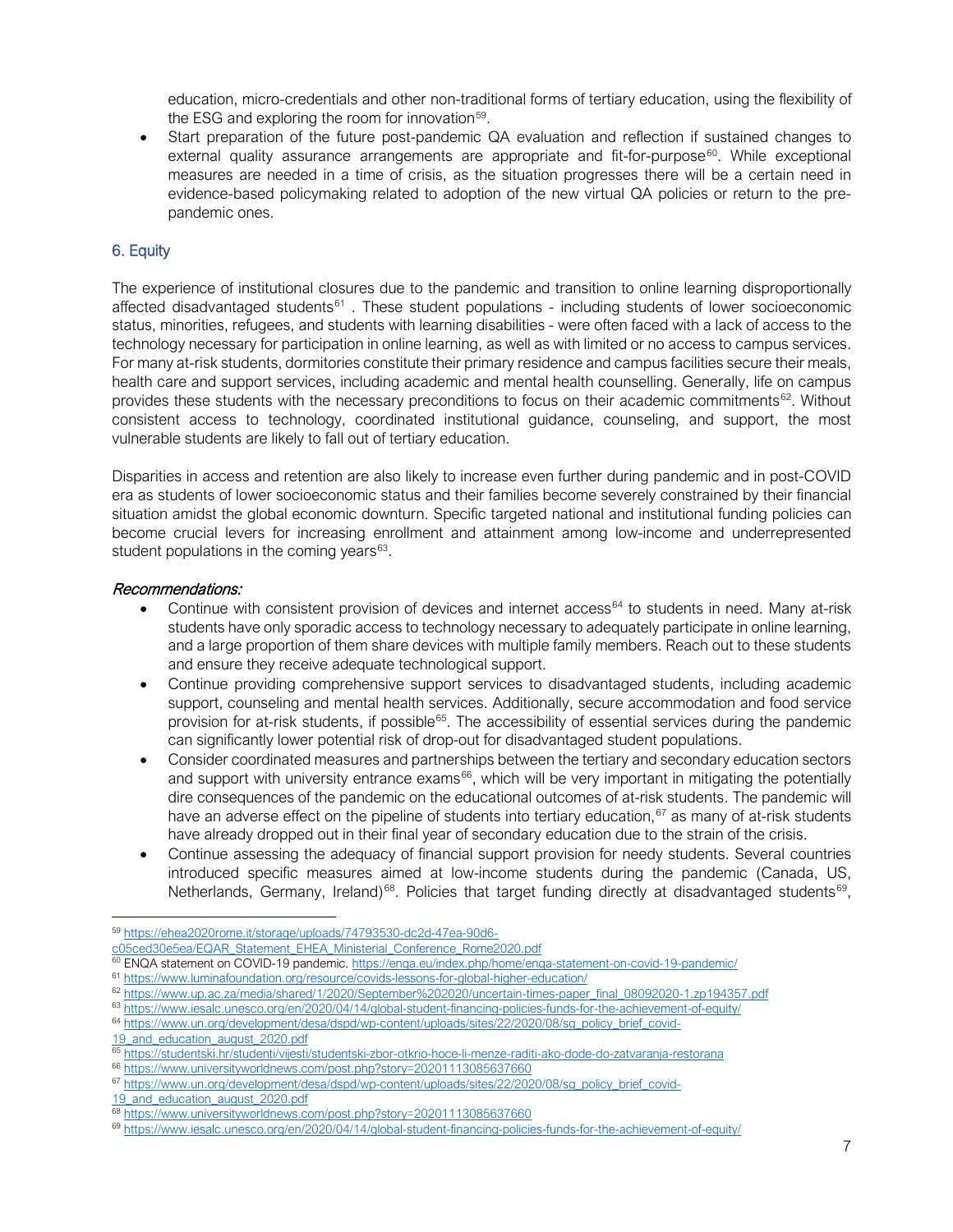including grants, income-contingent loans, and specific tuition fees, can become a powerful tool for ensuring access and preventing drop-out of at-risk students during the crisis as well as in the post-COVID era. An interesting example comes from a Russian university that offered employment to students who lost their jobs due to the pandemic.<sup>[70](#page-7-0)</sup>

- Provide support to graduates in navigating the crisis related uncertainties of the labor market. It is critical to provide support in transition to labor market in order to avoid future negative effects of the COVID-19 pandemic. This support can include specific online career guidance and advice as well as national shortemployment programs and special labor-market transition arrangements, including those related to the fight against the epidemic.
- Governments should consider introducing additional targeted funding and support for institutions serving large numbers of underrepresented populations. Introducing financial policies that incentivize institutions to improve equity and completion outcomes - such as specific performance funding indicators related to equity $71$  - can help increase enrollment and attainment among low-income and underrepresented student populations in the post-COVID era.

# 7. Internationalization

COVID-19 impacted all aspects of internationalization of tertiary education across the globe in a profound way. Short-term student mobility as well as global admissions and enrollments will continue to be affected at least until pandemic is put under control worldwide – almost 70% of prospective international students reported that the crisis has affected their plans to study abroad in 2021<sup>72</sup>. Accordingly, a large number of institutions have been affected by significant revenue losses due to decrease in the number of tuition-paying international students. In the *Erasmus+* program, many institutions have already cancelled short-term mobility for the spring semester of 2021 or even the academic year, while others are turning to blended approaches as the European Commission allowed partial virtual exchange replacing the physical one.<sup>[73](#page-7-3)</sup> The health crisis also exposed the need for a more robust international cooperation in the area of research and a better coordination at the European and global level.

- Continue providing additional support and flexible pathways for international students. This can include further deferral of admission, the option to study remotely in the case of a late arrival or quarantine period and providing information and administrative help with visa and financial aid issues. It is also important to maintain regular communication with international students in the country and abroad and to monitor their physical and mental well-being.<sup>[74](#page-7-4)</sup>
- Consider tapping into crisis response resources and measures focused on internationalization, like those provided by the EU. Partnerships for Digital Education Readiness<sup>[75](#page-7-5)</sup> focuses on building capacity of institutions to provide high quality, inclusive digital education. International cooperation among countries, tertiary education institutions and digital technology providers will be essential in the post-COVID era as it is during the pandemic.
- Intensify "internationalization at home" efforts as a response to the crisis affecting student and staff mobility, but also as a long-term solution aiming to provide international perspectives to the local students who are not likely to be mobile in the coming years. This approach entails internationalizing curriculum and co-curriculum to support and expand student global learning. These efforts should involve the entire campus community, including management, academic and administrative staff and students.<sup>[76](#page-7-6)</sup>
- Insure adequate institutional funding for internationalization in the post-COVID era. International cooperation among tertiary education institutions has proven crucial in times of crisis, health-related or otherwise[77](#page-7-7). Important knowledge exchanges through student mobility, cross-border research

<span id="page-7-0"></span><sup>&</sup>lt;sup>70</sup> [https://www.dvfu.ru/news/fefu-news/the\\_university\\_offers\\_jobs\\_to\\_students\\_who\\_have\\_lost\\_their\\_jobs\\_because\\_of\\_the\\_epidemic\\_/](https://www.dvfu.ru/news/fefu-news/the_university_offers_jobs_to_students_who_have_lost_their_jobs_because_of_the_epidemic_/)

<span id="page-7-1"></span><sup>71</sup> <https://www.iesalc.unesco.org/en/2020/04/14/global-student-financing-policies-funds-for-the-achievement-of-equity/>

<span id="page-7-2"></span><sup>72</sup> [https://info.qs.com/rs/335-VIN-535/images/Higher\\_Education\\_in\\_2020\\_-\\_How\\_COVID-19\\_Shaped\\_this\\_Year.pdf](https://info.qs.com/rs/335-VIN-535/images/Higher_Education_in_2020_-_How_COVID-19_Shaped_this_Year.pdf)

<span id="page-7-3"></span><sup>73</sup> [https://www.iau-aiu.net/IMG/pdf/iau\\_covid-19\\_regional\\_perspectives\\_on\\_the\\_impact\\_of\\_covid-19\\_on\\_he\\_july\\_2020\\_.pdf](https://www.iau-aiu.net/IMG/pdf/iau_covid-19_regional_perspectives_on_the_impact_of_covid-19_on_he_july_2020_.pdf)

<span id="page-7-4"></span><sup>74</sup> <https://www.eaie.org/blog/how-higher-education-institutions-respond-covid-19.html>

<span id="page-7-5"></span><sup>75</sup> [https://ec.europa.eu/programmes/erasmus-plus/resources/documents/second-corrigendum-2020-erasmus-programme-guide\\_en](https://ec.europa.eu/programmes/erasmus-plus/resources/documents/second-corrigendum-2020-erasmus-programme-guide_en)

<span id="page-7-6"></span><sup>76</sup> <https://www.coimbra-group.eu/wp-content/uploads/Final-Report-Practices-at-CG-Universities-in-response-to-the-COVID-19.pdf>

<span id="page-7-7"></span><sup>77</sup> <https://www.luminafoundation.org/resource/covids-lessons-for-global-higher-education/>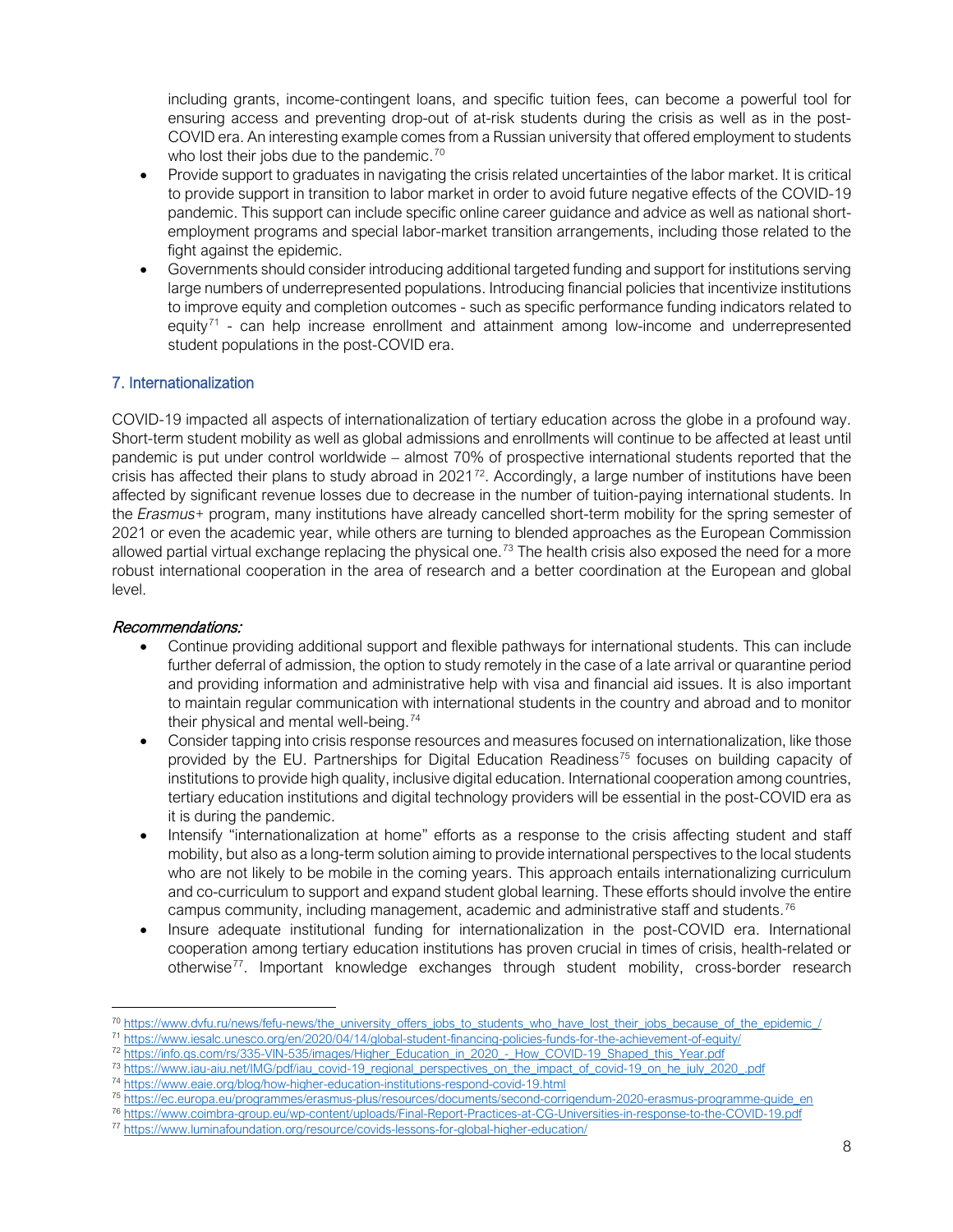cooperation, and knowledge diplomacy<sup>[78](#page-8-0)</sup> will ensure better preparedness of institutions, governments and individual and foster resilience in the face of the upcoming economic and other potential challenges and crises

# 8. Staffing

The COVID-19 crisis has transformed work in universities, impacted faculty members and their careers<sup>[79](#page-8-1)</sup> and caused rushed transitions to online teaching, disruptions to nearly all research activities and added service and mentoring work. Closure of campuses, reopening and new closure make the life of the university staff unpredictable and challenging, especially for those on precarious contracts. A clear guidance from the national authorities and university management is needed regarding short and mid-term staffing arrangements. Additionally, COVID-19 economic relief packages can protect employment in the tertiary education sector.

- Keep protocols for regular and consistent communication with staff to ensure engagement and to address operational challenges at all levels. Allow for open dialogue between staff and management. At virtual town halls faculty members can convey their concerns $80$ . Without involving employees and their representatives in decision-making, managers could come up with supposed solutions that may be worse than the problems they are trying to deal with $81$ . Consider introducing a shared governance model – delegation of some management functions and awarding more power and responsibility to academics and administrators can lead to innovative and effective solutions to various challenges that arose during the pandemic and in the post-pandemic era as well.
- Slow the timing of decisions on tenure and reappointment to account for the new and unexpected tasks faculty members have had to shoulder. Adopt inclusive evaluation practices that recognize the impact of COVID-19 on faculty careers, both in the short and long term. Many university professors were forced to neglect their research duties in order to ensure good preparation and provision of online teaching to their students.
- Suspend as much as possible staff dismissals during the period of the crisis. Job security has already plummeted with all the redundancies happening in universities, e.g. in UK and Australia<sup>82</sup>. Funded extension of academic appointments could be considered at governmental (i.e. Netherlands<sup>[83](#page-8-5)[84](#page-8-6)</sup>) and institutional (i.e. the Geneva University<sup>85</sup>, The University of Lancaster<sup>[86](#page-8-8)</sup>) levels to support researchers whose work has incurred delays due to the coronavirus pandemic.
- Recognize intensified caregiving demands of staff. The pandemic has drastically altered the family and personal lives of faculty members, taking enormous health and financial tolls and negatively impacting their work. Women have already submitted fewer papers in  $2020^{87}$  $2020^{87}$  $2020^{87}$  compared to previous years.
- Start preparation for the post-pandemic life. It will not be the same as before, many changes will follow, including those related to the academic staff work and interaction in universities. Consider responses and solutions related to the new aspects emerged in the crisis - such as the change in the nature of the academic work or intellectual property rights. For example, while professors had to prepare their own

<span id="page-8-0"></span><sup>78</sup> <https://kluwerlawonline.com/journalarticle/European+Foreign+Affairs+Review/24.2/EERR2019021>

<span id="page-8-1"></span><sup>79</sup> <https://www.nature.com/articles/d41586-020-01656-3>

<sup>80</sup> Ethel L. Mickey, Dessie Clark and Joya Misra. Measures to Support Faculty During COVID-19.

<span id="page-8-3"></span><span id="page-8-2"></span><https://www.insidehighered.com/advice/2020/09/04/advice-academic-administrators-how-best-support-faculty-during-pandemic-opinion> <sup>81</sup> Working from home during COVID-19: What do employees really want[? https://theconversation.com/working-from-home-during-covid-](https://theconversation.com/working-from-home-during-covid-19-what-do-employees-really-want-148424)[19-what-do-employees-really-want-148424](https://theconversation.com/working-from-home-during-covid-19-what-do-employees-really-want-148424)

<span id="page-8-4"></span> $82$  This is how many jobs each Australian university has cut – or plans to – in 2020. [https://www.businessinsider.com.au/australian](https://www.businessinsider.com.au/australian-university-job-cuts-losses-tally-2020-9)[university-job-cuts-losses-tally-2020-9](https://www.businessinsider.com.au/australian-university-job-cuts-losses-tally-2020-9)

<span id="page-8-5"></span><sup>83</sup> [https://www.vsnu.nl/en\\_GB/news-items/nieuwsbericht/569-information-on-the-coronavirus-in-relation-to-universities-update-of-19](https://www.vsnu.nl/en_GB/news-items/nieuwsbericht/569-information-on-the-coronavirus-in-relation-to-universities-update-of-19-march.html) [march.html](https://www.vsnu.nl/en_GB/news-items/nieuwsbericht/569-information-on-the-coronavirus-in-relation-to-universities-update-of-19-march.html)

<sup>84</sup> [https://www.rijksoverheid.nl/ministeries/ministerie-van-onderwijs-cultuur-en-](https://www.rijksoverheid.nl/ministeries/ministerie-van-onderwijs-cultuur-en-wetenschap/documenten/kamerstukken/2020/10/06/antwoord-op-vragen-over-de-oproep-tot-een-continuiteitspakket-voor-jonge-wetenschappers-in-de-knel)

<span id="page-8-6"></span>[wetenschap/documenten/kamerstukken/2020/10/06/antwoord-op-vragen-over-de-oproep-tot-een-continuiteitspakket-voor-jonge](https://www.rijksoverheid.nl/ministeries/ministerie-van-onderwijs-cultuur-en-wetenschap/documenten/kamerstukken/2020/10/06/antwoord-op-vragen-over-de-oproep-tot-een-continuiteitspakket-voor-jonge-wetenschappers-in-de-knel)[wetenschappers-in-de-knel](https://www.rijksoverheid.nl/ministeries/ministerie-van-onderwijs-cultuur-en-wetenschap/documenten/kamerstukken/2020/10/06/antwoord-op-vragen-over-de-oproep-tot-een-continuiteitspakket-voor-jonge-wetenschappers-in-de-knel)

<span id="page-8-7"></span><sup>85</sup> <https://www.unige.ch/coronavirus/en/recherche/>

<span id="page-8-8"></span><sup>86</sup> <https://www.lancaster.ac.uk/research/research-services/impact-of-covid-19/>

<span id="page-8-9"></span><sup>87</sup> Colleen Flaherty. Something's Got to Giv[e https://www.insidehighered.com/news/2020/08/20/womens-journal-submission-rates](https://www.insidehighered.com/news/2020/08/20/womens-journal-submission-rates-continue-fall)[continue-fall](https://www.insidehighered.com/news/2020/08/20/womens-journal-submission-rates-continue-fall)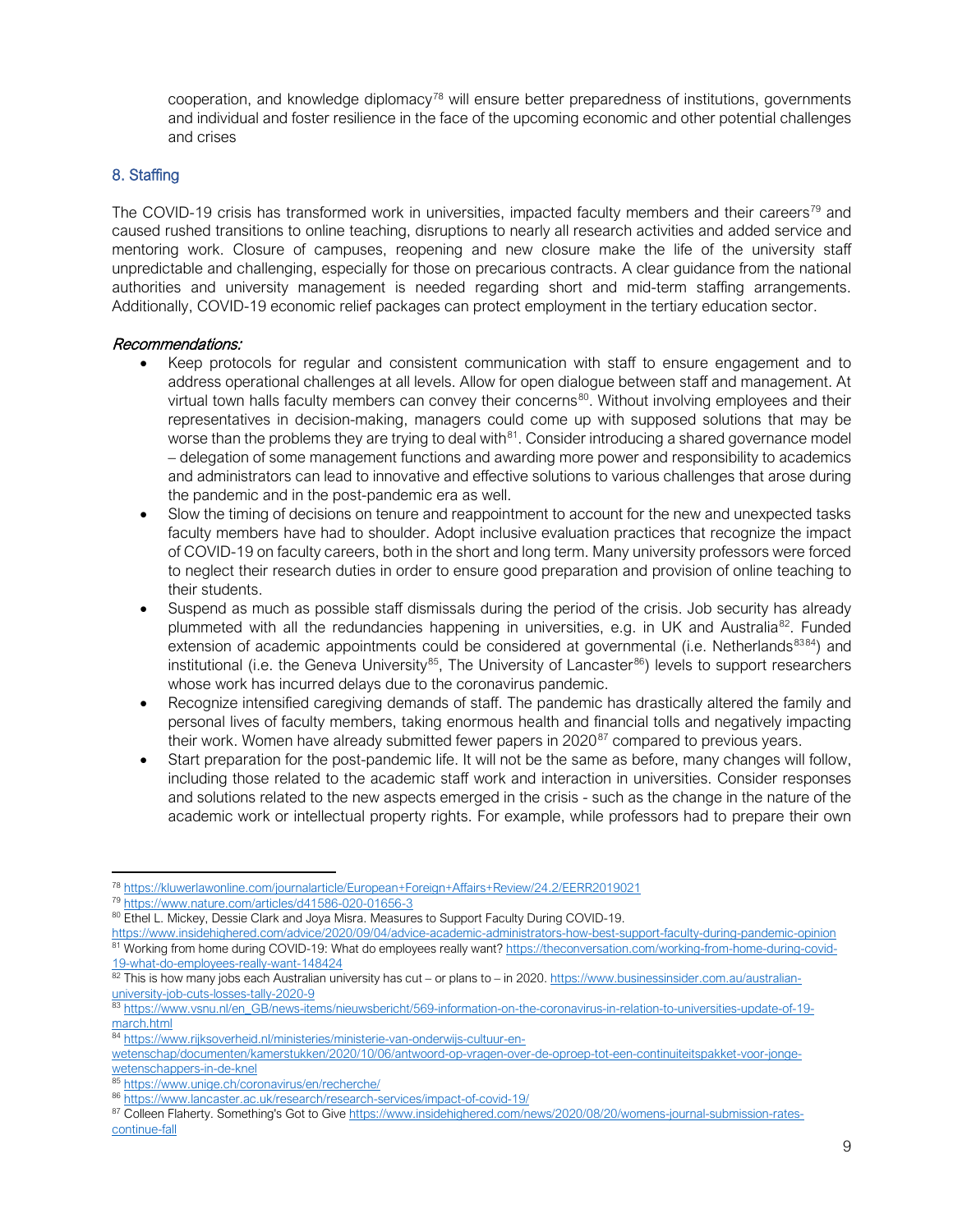teaching materials, the copyright of these materials was often not ensured by universities nor national legislation.

#### 9. Infrastructure

The COVID-19 disruption to tertiary education exposed many significant infrastructure challenges<sup>88</sup>, including demand for improved digital technologies and facilities to support continued distance and blended learning models, data collection<sup>[89](#page-9-1)</sup>, and prevent cyber-security threats to universities<sup>[90](#page-9-2)</sup>. Pandemic showed that success or failure depends not just on staff and TE leadership, but also on proper IT infrastructure<sup>[91](#page-9-3)</sup> that enables critical processes in universities.

#### Recommendations

- Continue to assess tools and online support services required for critical processes at university such as teaching and learning, management, timetabling, student records, assessment, and collecting feedback. Tools for blended learning are needed at early stages of reopening campuses and they could become essential in the post-COVID era. Think about infrastructure in a long-term way. Secure systems and cloud-based technologies (such as National Research and Education Networks (NRENs)<sup>[92](#page-9-4)</sup> and Virtual desktop infrastructure (VDI)<sup>[93](#page-9-5)</sup>) will allow flexibility in shifting to online and remote work in time of crisis. Investing in ICT, artificial intelligence and online support services for scientists could facilitate their research work off campus. Technology and robots<sup>[94](#page-9-6)</sup> may be a solution for field work and data collection during the quarantine. Tools for collecting feedback<sup>[95](#page-9-7)</sup> are important to analyze how information is delivered through online platforms in terms of content and language and how long an individual can stay focused in an online learning setting.
- Design guidelines for infrastructure use in close collaboration with research facilities users to ensure that instructions are evidence-based, clear, realistic and fair and keep them up to date (i.e. Scotland<sup>96</sup>).
- Assess and plan for security issues related to (i) vacant buildings filled with expensive technology and laboratories; (ii) cyber security to ensure the virtual safety (i.e. UK universities<sup>97</sup>). Consider the opportunities and risks of working with specific providers.

## **Outlook**

Over the past year, countries, tertiary education institutions, as well as individuals had to pause, reconsider, and revamp their activities in light of COVID-19. Much of the initial discussion has focused on infrastructure for online teaching and learning and connectivity, whereas in the last few months of 2020 the focus has shifted towards the medium- and long-term prospects for the TE sector across ECA. Stronger emphasis should be placed on developing blended learning models that could become the "new normal" for many institutions across the region. However, other areas require rethinking as well - building resilient institutional funding models; providing comprehensive support services to students (including support with the labor market transition) and staff; reimagining student financial aid mechanisms; balancing research portfolio and implementing long-term research strategies; and improving institutional internationalization efforts are all important elements for ensuring long-term sustainability of the sector.

Besides the broad issues it poses, the COVID-19 crisis might retrospectively be considered as an opportunity to strategically revamp systems, introduce risk management mechanisms, and prepare for challenges to come.

<span id="page-9-1"></span><span id="page-9-0"></span><sup>88</sup> [https://www.itu.int/en/ITU-D/Conferences/GSR/2020/Documents/GSR-20\\_Impact-COVID-19-on-digital-economy\\_DiscussionPaper.pdf](https://www.itu.int/en/ITU-D/Conferences/GSR/2020/Documents/GSR-20_Impact-COVID-19-on-digital-economy_DiscussionPaper.pdf) 89 <https://www.nihr.ac.uk/blog/the-pandemic-data-collection-challenge/25102>

<sup>90</sup> <https://www.universityworldnews.com/post.php?story=20200607084916387>

<span id="page-9-3"></span><span id="page-9-2"></span><sup>91</sup> <https://www.openaccessgovernment.org/why-universities-must-put-their-best-foot-forward-with-digital-infrastructure/95817/>

<span id="page-9-4"></span><sup>92</sup> <https://www.openaccessgovernment.org/why-universities-must-put-their-best-foot-forward-with-digital-infrastructure/95817/>

<span id="page-9-5"></span><sup>93</sup> [https://blogs.vmware.com/emea/en/2020/04/empowering-business-continuity-and-online-education-at-wsb-university-in-wroclaw-with-](https://blogs.vmware.com/emea/en/2020/04/empowering-business-continuity-and-online-education-at-wsb-university-in-wroclaw-with-vmware-horizon/)

[vmware-horizon/](https://blogs.vmware.com/emea/en/2020/04/empowering-business-continuity-and-online-education-at-wsb-university-in-wroclaw-with-vmware-horizon/)

<span id="page-9-6"></span><sup>94</sup> i.e. University of Windsor in Canad[a https://www.uwindsor.ca/dailynews/2020-10-07/underwater-robots-help-great-lakes-scientists](https://www.uwindsor.ca/dailynews/2020-10-07/underwater-robots-help-great-lakes-scientists-collect-data-during-pandemic)[collect-data-during-pandemic](https://www.uwindsor.ca/dailynews/2020-10-07/underwater-robots-help-great-lakes-scientists-collect-data-during-pandemic)

<span id="page-9-7"></span><sup>95</sup> i.e. The University of British Columbia UBC Survey Tool https://it.ubc.ca/services/teaching-learning-tools/survey-tool<br>96 https://www.gov.scot/publications/coronavirus-covid-19-guidance-for-laboratories-and-research-fac

<span id="page-9-8"></span>

<span id="page-9-9"></span><sup>97</sup> <https://techmonitor.ai/boardroom/innovation/how-universities-responding-covid-19>